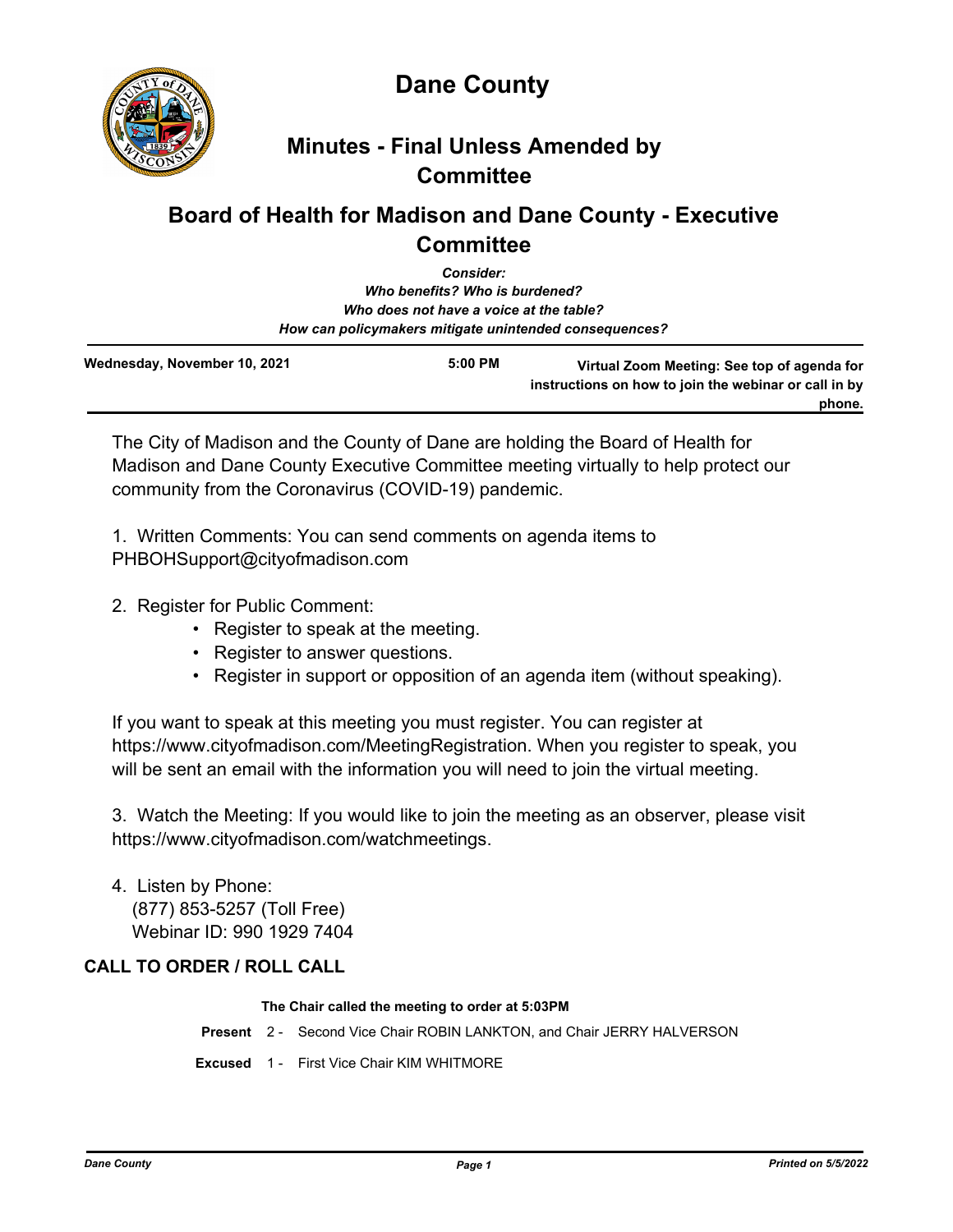## REQUEST FOR CHANGES IN AGENDA ORDER

#### **CONSIDERATION OF MINUTES**

**1** 2021 [MIN-444](http://dane.legistar.com/gateway.aspx?m=l&id=/matter.aspx?key=21574) BOARD OF HEALTH FOR MADISON AND DANE COUNTY EXECUTIVE COMMITTEE MEETINGS FOR OCTOBER 13, 2021

> **A motion was made by LANKTON, seconded by HALVERSON, that the October 13, 2021 Minutes be approved. The motion carried by a voice vote.**

#### **PUBLIC COMMENT**

**2** 2021 [PRES-185](http://dane.legistar.com/gateway.aspx?m=l&id=/matter.aspx?key=21575) PUBLIC COMMENT BEFORE THE BOARD OF HEALTH FOR MADISON AND DANE COUNTY EXECUTIVE COMMITTEE ON NOVEMBER 10, 2021

**Registrants = 0**

#### **DISCLOSURES AND RECUSALS**

Members of the body should make any required disclosures or recusals under the Ethics Code.

## **ACTION ITEMS**

BOARD OF HEALTH RESOLUTIONS

**3** [2021 BOH](http://dane.legistar.com/gateway.aspx?m=l&id=/matter.aspx?key=21567)  RES-050 BOARD OF HEALTH FOR MADISON AND DANE COUNTY RESOLUTION #2021-17 AUTHORIZATION TO ACCEPT FUNDS FROM THE WISCONSIN DEPARTMENT OF HEALTH SERVICES TO SUPPORT THE SPECIAL SUPPLEMENTAL NUTRITION PROGRAM FOR WOMEN, INFANTS, AND CHILDREN (WIC)

*Attachments:* [2021 BOH RES-050](http://dane.legistar.com/gateway.aspx?M=F&ID=d8037f98-a82e-4879-aec7-f417a6d7c9a4.pdf)

**A motion was made by LANKTON, seconded by HALVERSON, that the BOHMDC Resolution be granted final approval. The motion carried by a voice vote.**

**4** [2021 BOH](http://dane.legistar.com/gateway.aspx?m=l&id=/matter.aspx?key=21570)  RES-051 BOARD OF HEALTH FOR MADISON AND DANE COUNTY RESOLUTION #2021-18 AUTHORIZATION TO ACCEPT FUNDS FROM THE NATIONAL ASSOCIATION OF COUNTY & CITY HEALTH OFFICIALS TO SUPPORT THE HEALTH EQUITY AND OVERDOSE PREVENTION MENTORSHIP PROGRAM

*Attachments:* [2021 BOH RES-051](http://dane.legistar.com/gateway.aspx?M=F&ID=e39f1287-f059-4bb6-9cd2-10a5f81f979d.pdf)

**A motion was made by LANKTON, seconded by HALVERSON, that the BOHMDC Resolution be granted final approval. The motion carried by a voice vote.**